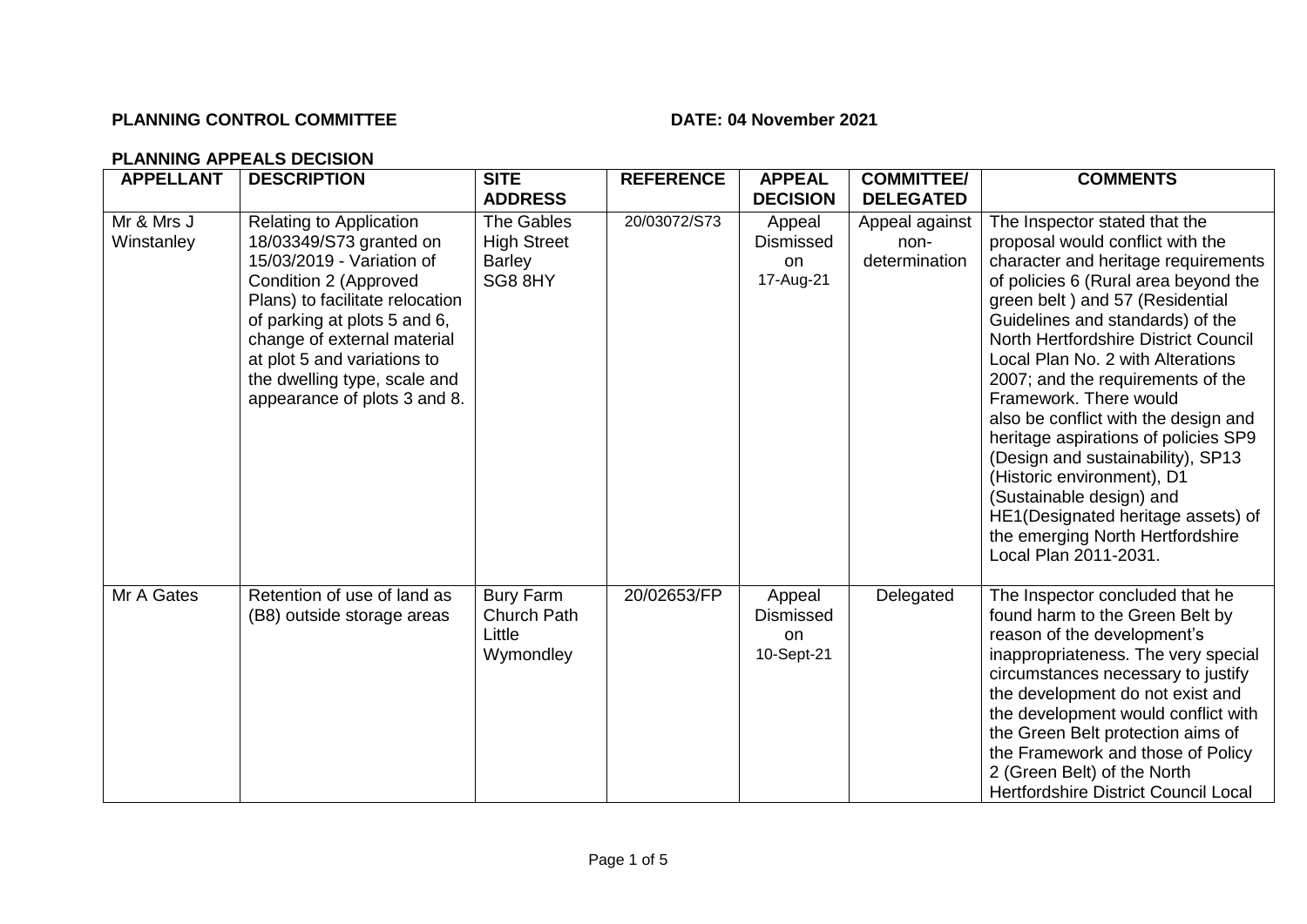|                        |                                                                                                                    |                                                                                   |             |                                                           |           | Plan No. 2 with Alterations 2007,<br>Policy GB1 of the Wymondley<br>Neighbourhood Plan 2016 and<br>Policy SP5 (Countryside and Green<br>Belt ) of the emerging North<br>Hertfordshire Local Plan 2011-2031                                                                                                                                                                                                                                                                                                                                                                                                                                                                                                                                                                                                                            |
|------------------------|--------------------------------------------------------------------------------------------------------------------|-----------------------------------------------------------------------------------|-------------|-----------------------------------------------------------|-----------|---------------------------------------------------------------------------------------------------------------------------------------------------------------------------------------------------------------------------------------------------------------------------------------------------------------------------------------------------------------------------------------------------------------------------------------------------------------------------------------------------------------------------------------------------------------------------------------------------------------------------------------------------------------------------------------------------------------------------------------------------------------------------------------------------------------------------------------|
| Mr S Collier           | Erection of one 2-bed<br>dwelling adjoining 33<br>Eastern Way                                                      | 33 Eastern<br>Way<br>Letchworth<br><b>Garden City</b><br>Hertfordshire<br>SG6 4PE | 20/02185/FP | Appeal<br><b>Dismissed</b><br><sub>on</sub><br>24-Sept-21 | Delegated | The Inspector concluded that the<br>proposed development would<br>significantly harm the character and<br>appearance of the appeal site and<br>surrounding area. This<br>would be contrary to the design,<br>character and appearance aims of<br>of the North Hertfordshire District<br>Council Local Plan No. 2 with<br>Alterations 2007 (DLP) Policy 57<br><b>Residential Guidelines and</b><br>standards), the emerging North<br>Hertfordshire Local Plan 2011-2031<br>(LP) Policy D1 (Sustainable design)<br>and the requirements of the<br>Framework. The Inspector also<br>concluded that the proposed<br>development would not provide<br>satisfactory living conditions for<br>future occupiers. This would be<br>contrary to the amenity aims of DLP<br>Policy 57 and LP Policy D1 and the<br>requirements of the Framework. |
| <b>Ashill Lane Ltd</b> | Residential development of<br>167 dwellings (Use Class<br>C3) and associated works<br>including formal open space, | Land South Of<br><b>Heath Lane</b><br>Codicote<br>SG48YL                          | 18/02722/FP | Appeal<br>Allowed<br>on<br>28 Sept-21                     | Committee | The Inspector stated: 'I attach very<br>substantial weight to the critically<br>needed housing benefits of the<br>scheme, significant weight to                                                                                                                                                                                                                                                                                                                                                                                                                                                                                                                                                                                                                                                                                       |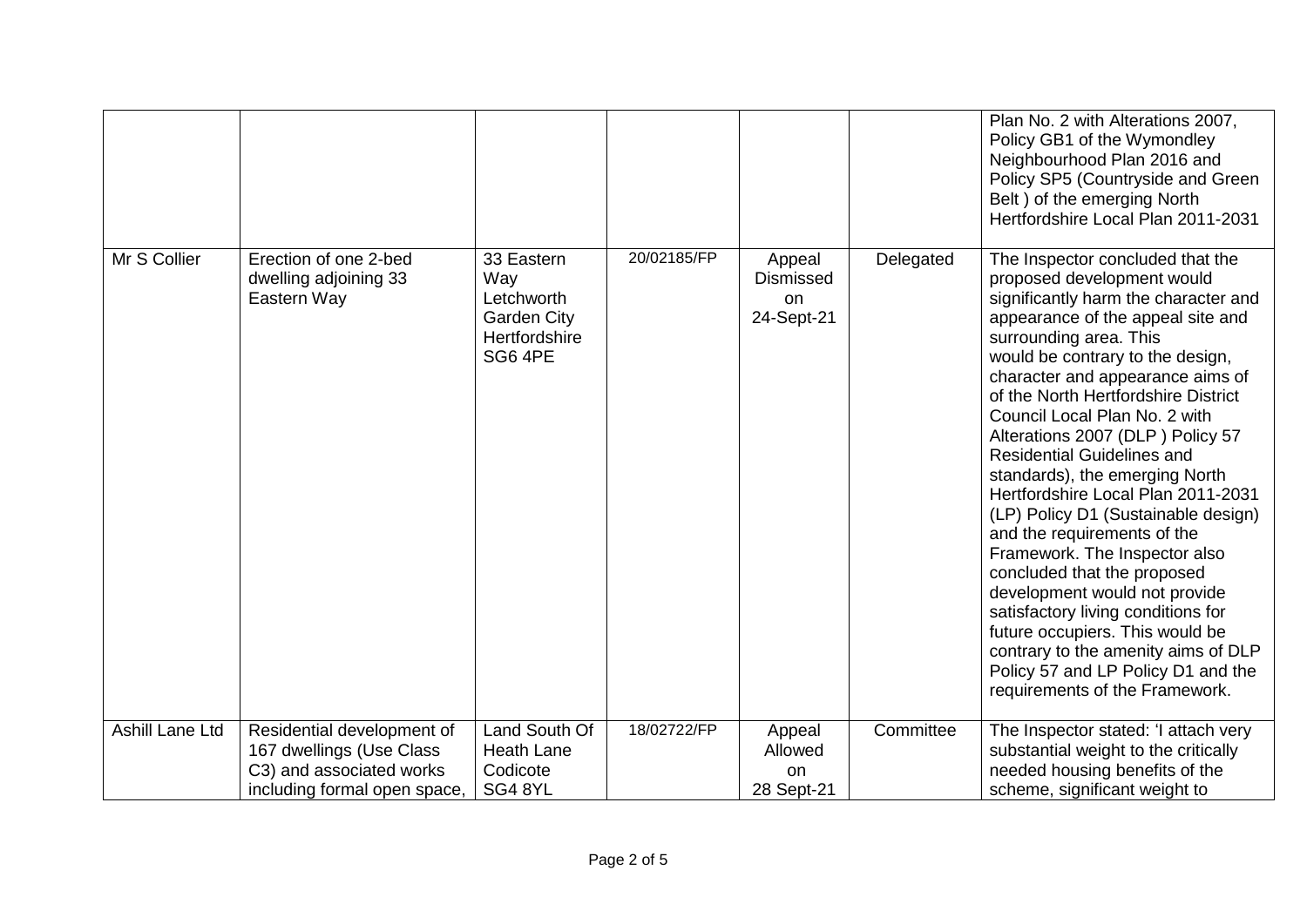|                | internal road network,<br>landscape enhancement<br>and creation of accesses<br>from Heath Lane and St<br>Albans Road; and the<br>demolition of 66 St Albans<br>Road (as amended by<br>drawings received 1st and<br>6th November 2018, 17th<br>and 18th December 2018<br>and 3rd April 2019). |                                                                                                |             |                                       |           | addressing the urgency for school<br>expansion and further weights to the<br>range of other lesser scale benefits<br>as identified. In that context, and<br>irrespective of the further support in<br>favour of the proposal drawing from<br>the advanced status of ELP itself<br>and from the Council's affirmation of<br>it, I find potential harm to the Green<br>Belt by reason of inappropriateness,<br>and any other harm resulting from<br>the proposal, to be clearly<br>outweighed by these particular other<br>considerations. Very special<br>circumstances therefore exist to<br>justify the proposal. Accordingly,<br>such very special circumstances<br>mean the proposal would not<br>conflict with Policy 2 of the Local<br>Plan. Further, given the existence of<br>very special circumstances, it<br>follows that the application of the<br>Framework's Green Belt policies<br>does not provide a clear reason for<br>refusing planning permission.'<br>The associated Application for<br>Costs was part allowed. |
|----------------|----------------------------------------------------------------------------------------------------------------------------------------------------------------------------------------------------------------------------------------------------------------------------------------------|------------------------------------------------------------------------------------------------|-------------|---------------------------------------|-----------|-------------------------------------------------------------------------------------------------------------------------------------------------------------------------------------------------------------------------------------------------------------------------------------------------------------------------------------------------------------------------------------------------------------------------------------------------------------------------------------------------------------------------------------------------------------------------------------------------------------------------------------------------------------------------------------------------------------------------------------------------------------------------------------------------------------------------------------------------------------------------------------------------------------------------------------------------------------------------------------------------------------------------------------|
| Mrs T Grainger | Erection of five dwelling<br>houses in association with a<br>new access spur from the<br>Lodge Court, on-site<br>parking, landscaping<br>(inclusive of new trees).                                                                                                                           | Land At<br><b>Turnpike Lane</b><br>And Adjacent<br>To 4 Manor<br>Close<br><b>Turnpike Lane</b> | 20/00891/FP | Appeal<br>Allowed<br>on<br>28 Sept-21 | Committee | The Inspector concluded that they<br>consider that very special<br>circumstances exist which justify the<br>development. Consequently, the<br>proposed development accords with<br>the Green Belt aims of North                                                                                                                                                                                                                                                                                                                                                                                                                                                                                                                                                                                                                                                                                                                                                                                                                     |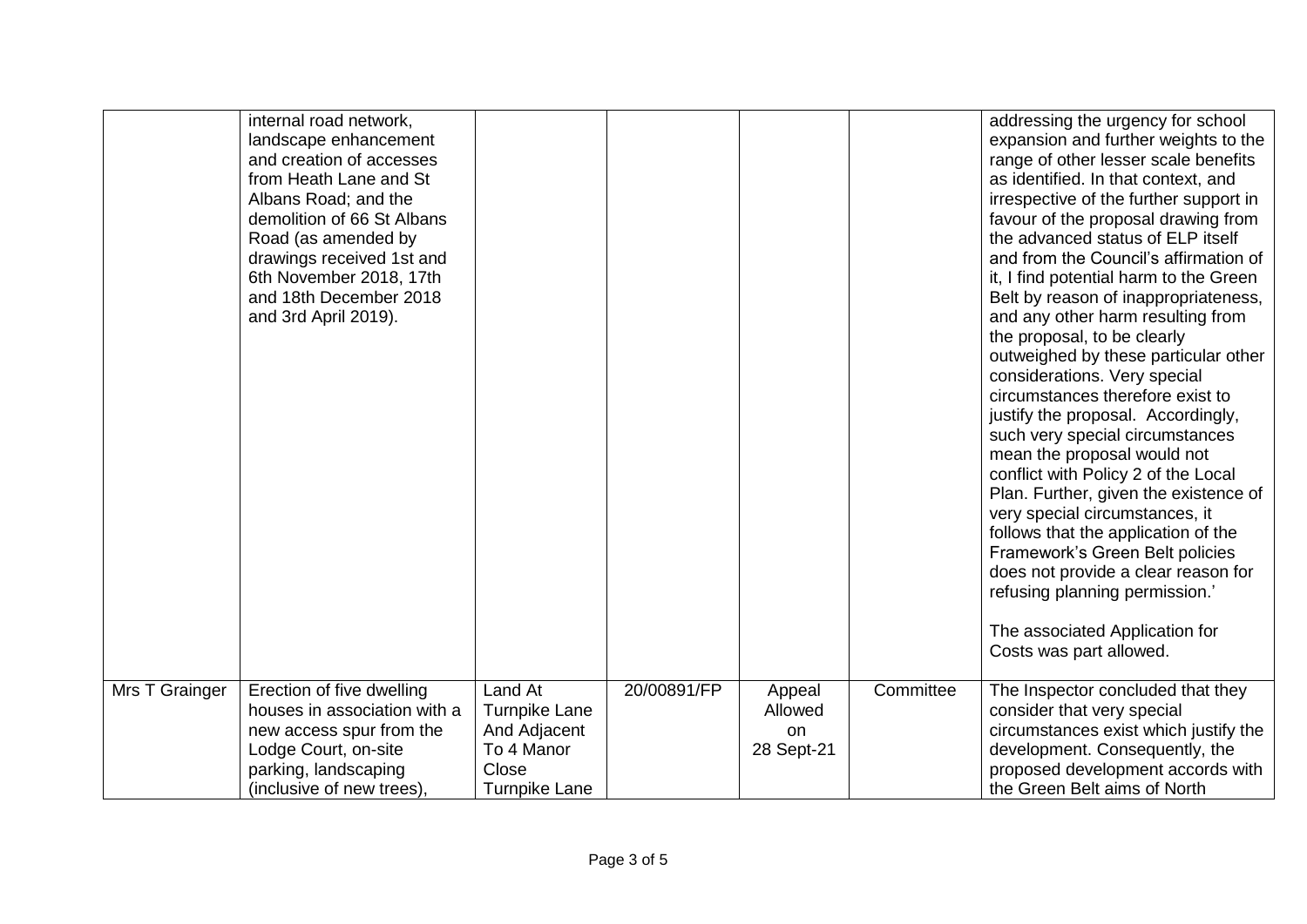|                            | formation of a pedestrian<br>footpath and designated<br>communal open space.<br>(Amended plans received<br>22/06/20 and 07/12/20).                                                                                                                                                             | Ickleford                                                        |             |                                       |           | Hertfordshire District Council Local<br>Plan No. 2 with Alterations 2007<br>Policy 2 and the requirements of the<br>Framework.                                                                                                                                                                                                                                                                                                                                                                                                                                                   |
|----------------------------|------------------------------------------------------------------------------------------------------------------------------------------------------------------------------------------------------------------------------------------------------------------------------------------------|------------------------------------------------------------------|-------------|---------------------------------------|-----------|----------------------------------------------------------------------------------------------------------------------------------------------------------------------------------------------------------------------------------------------------------------------------------------------------------------------------------------------------------------------------------------------------------------------------------------------------------------------------------------------------------------------------------------------------------------------------------|
| Mr Kevin<br><b>McBride</b> | Erection of 7 x 4-bed<br>detached dwellings with<br>associated detached<br>garages, parking and<br>amenity areas following<br>demolition of all existing<br>buildings and structures.<br>Change of use of eastern<br>section of land to paddock<br>and alterations to existing<br>access road. | Land North Of<br>Oakleigh Farm<br><b>Codicote Road</b><br>Welwyn | 20/00598/FP | Appeal<br>Allowed<br>on<br>29 Sept-21 | Committee | The Inspector concluded that the<br>proposal would not be inappropriate<br>development in the Green Belt and<br>would not conflict with the purposes<br>of including land within it.<br>Furthermore, the proposal would<br>maintain the character and<br>appearance of the area. The<br>proposed development would<br>accord with the Development Plan<br>and there are no other<br>considerations, including the<br>provisions of the Framework,<br>which outweigh this finding.                                                                                                |
| Mr Jignesh<br>Patel        | Part Change of Use from<br>Retail (Use Class A1) to Hot<br>Food Takeaway (Use Class<br>A5), alterations to shopfront<br>and installation of an<br>external fume extraction flue                                                                                                                | 1-3 The Mead<br>Hitchin<br><b>SG5 1XZ</b>                        | 20/00547/FP | Appeal<br>Allowed<br>on<br>30 Sept-21 | Committee | The Inspector concluded that the<br>proposed change of use would not<br>have a harmful effect on the living<br>conditions of the occupiers of the<br>residential flats at first floor level as<br>the noise and odour likely to arise<br>from the cooking of hot food can be<br>addressed through the submission,<br>agreement and implementation of<br>suitable extraction and filtering<br>equipment and this can be a<br>conditioned requirement on any<br>permission. Further, in terms of the<br>appearance of the external flue, the<br>proposal has been modified and the |